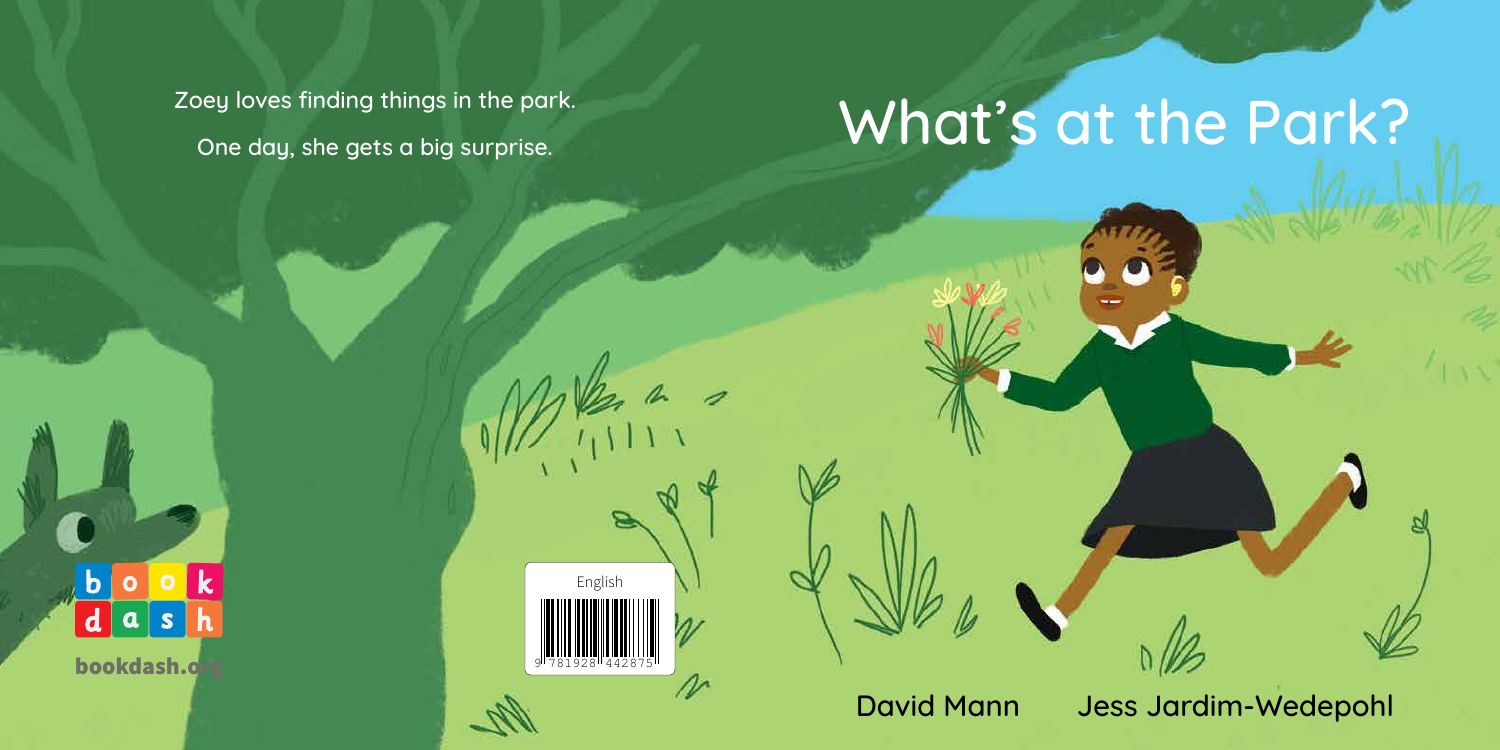### What's at the Park?

# This book belongs to

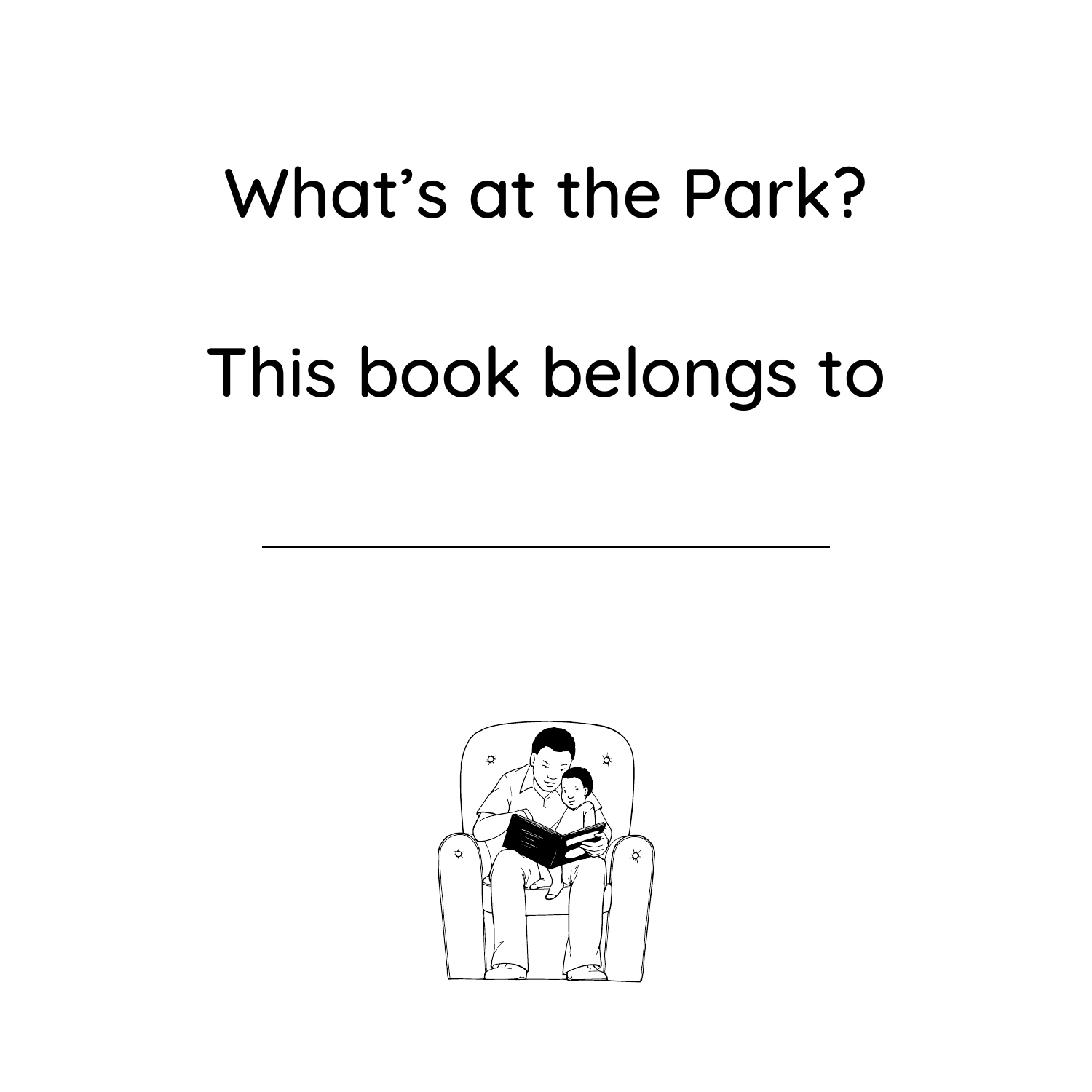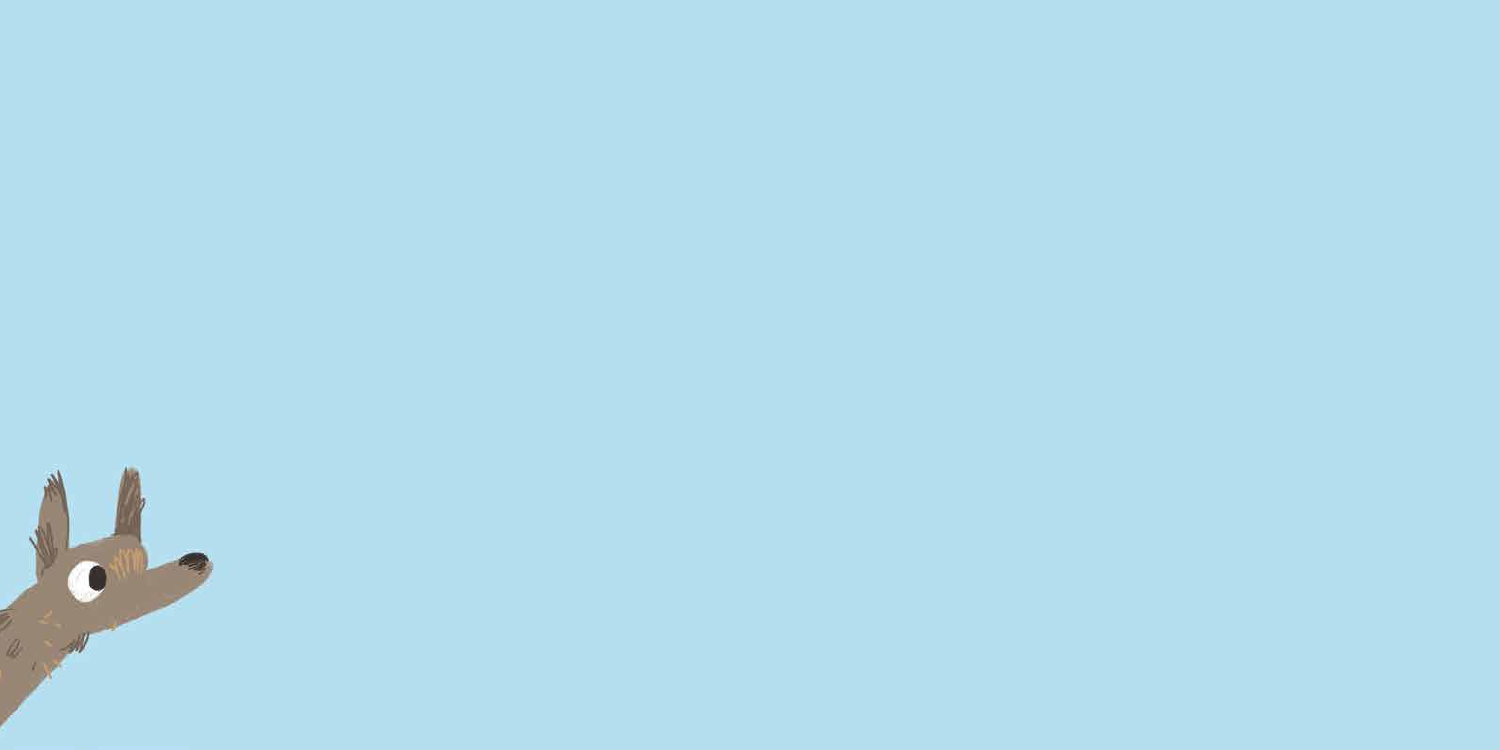

Every child should own a hundred books by the age of five. To that end, Book Dash gathers creative professionals who volunteer to create new, African storybooks that anyone can freely translate and distribute. To find out more, and to download beautiful, print-ready books, visit [bookdash.org](http://bookdash.org).

What's at the Park? Illustrated by Jess Jardim-Wedepohl Written by David Mann Designed by Jess Jardim-Wedepohl Edited by Karen Hurt with the help of the Book Dash participants in Johannesburg on 27 October 2018.

ISBN: 978-1-928442-87-5

This work is licensed under a Creative Commons Attribution 4.0 Licence (http://creativecommons. org/licenses/by/4.0/). You are free to share (copy and redistribute the material in any medium or format) and adapt (remix, transform, and build upon the material) this work for any purpose, even commercially. The licensor cannot revoke these freedoms as long as you follow the following license terms:

Attribution: You must give appropriate credit, provide a link to the license, and indicate if changes were made. You may do so in any reasonable manner, but not in any way that suggests the licensor endorses you or your use.

No additional restrictions: You may not apply legal terms or technological measures that legally restrict others from doing anything the license permits.

Notices: You do not have to comply with the license for elements of the material in the public domain or where your use is permitted by an applicable exception or limitation.

No warranties are given. The license may not give you all of the permissions necessary for your intended use. For example, other rights such as publicity, privacy, or moral rights may limit how you use the material.



# What's at the Park?

David Mann Jess Jardim-Wedepohl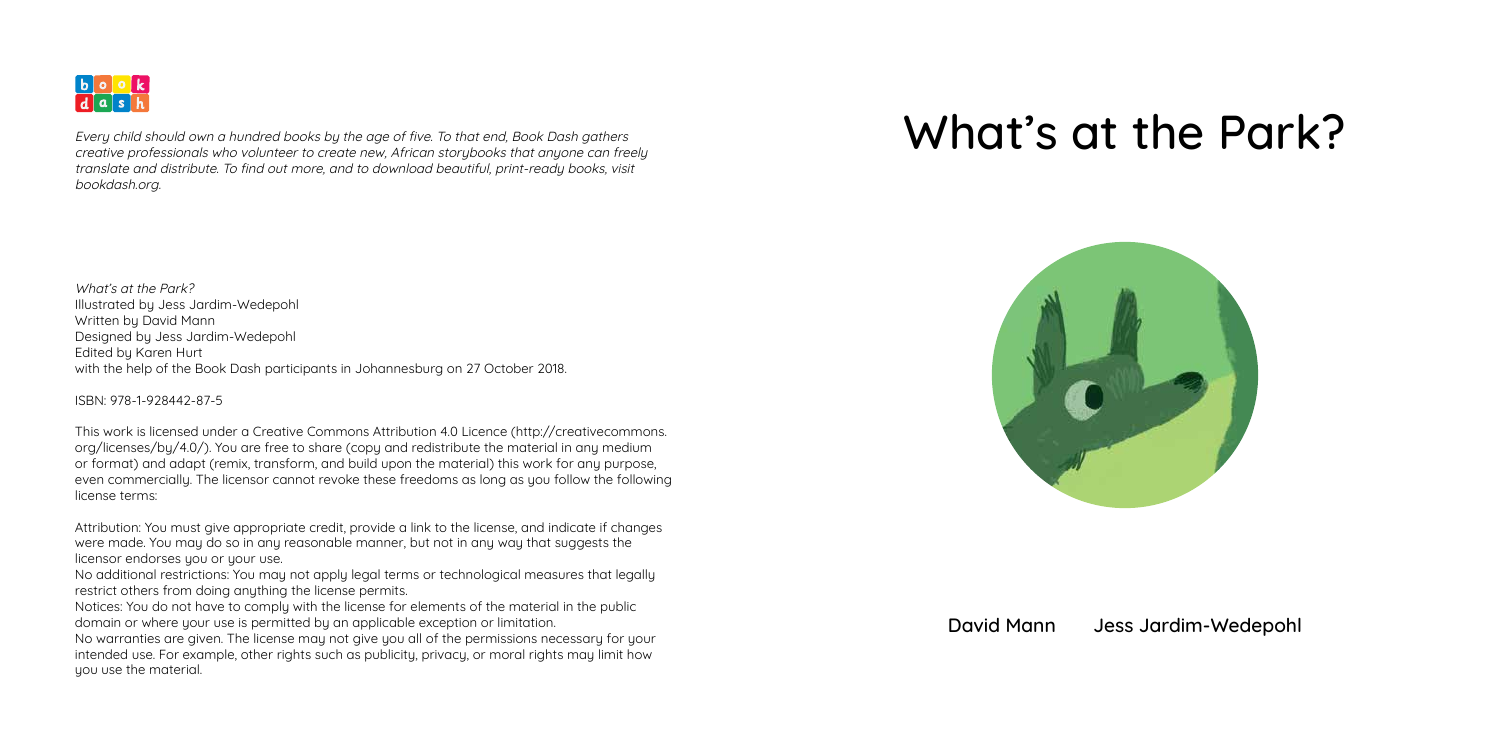Down the road from Zoey's house, there is a big, green park.

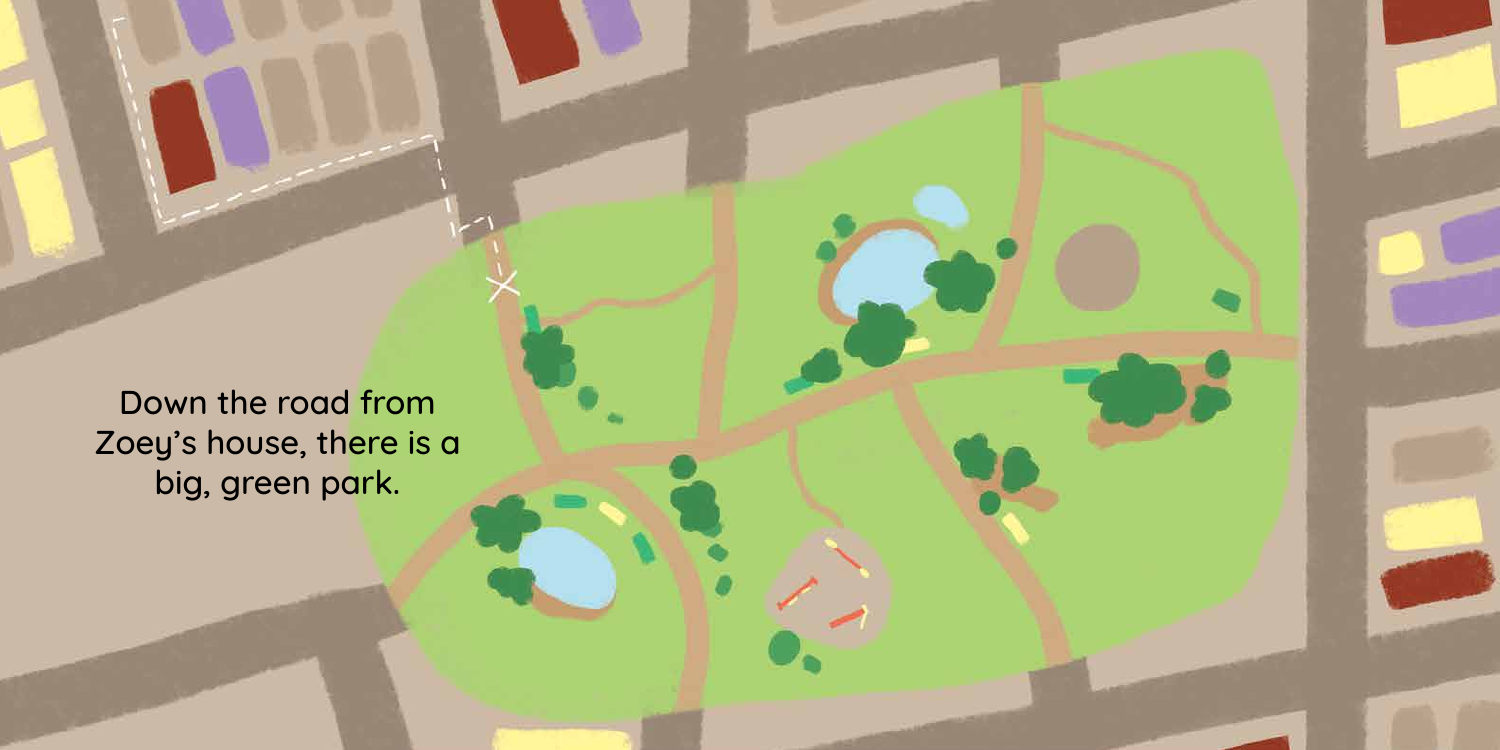Zoey is quite shy, but she loves to play in the park. Every day after school, Zoey and Granny go there to play.

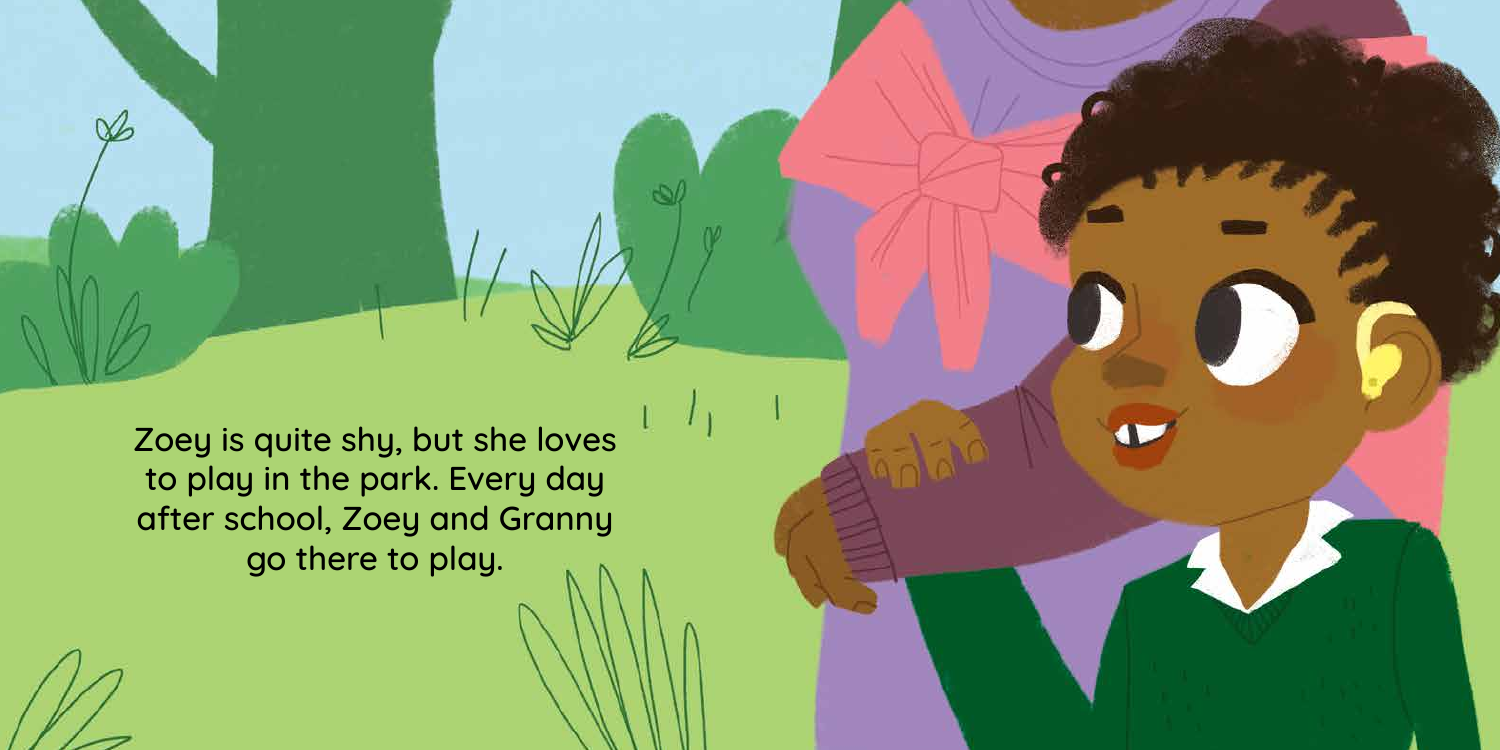Granny needs glasses to see. But she can hear very well.

Zoey is good at finding things. Even better than Granny!

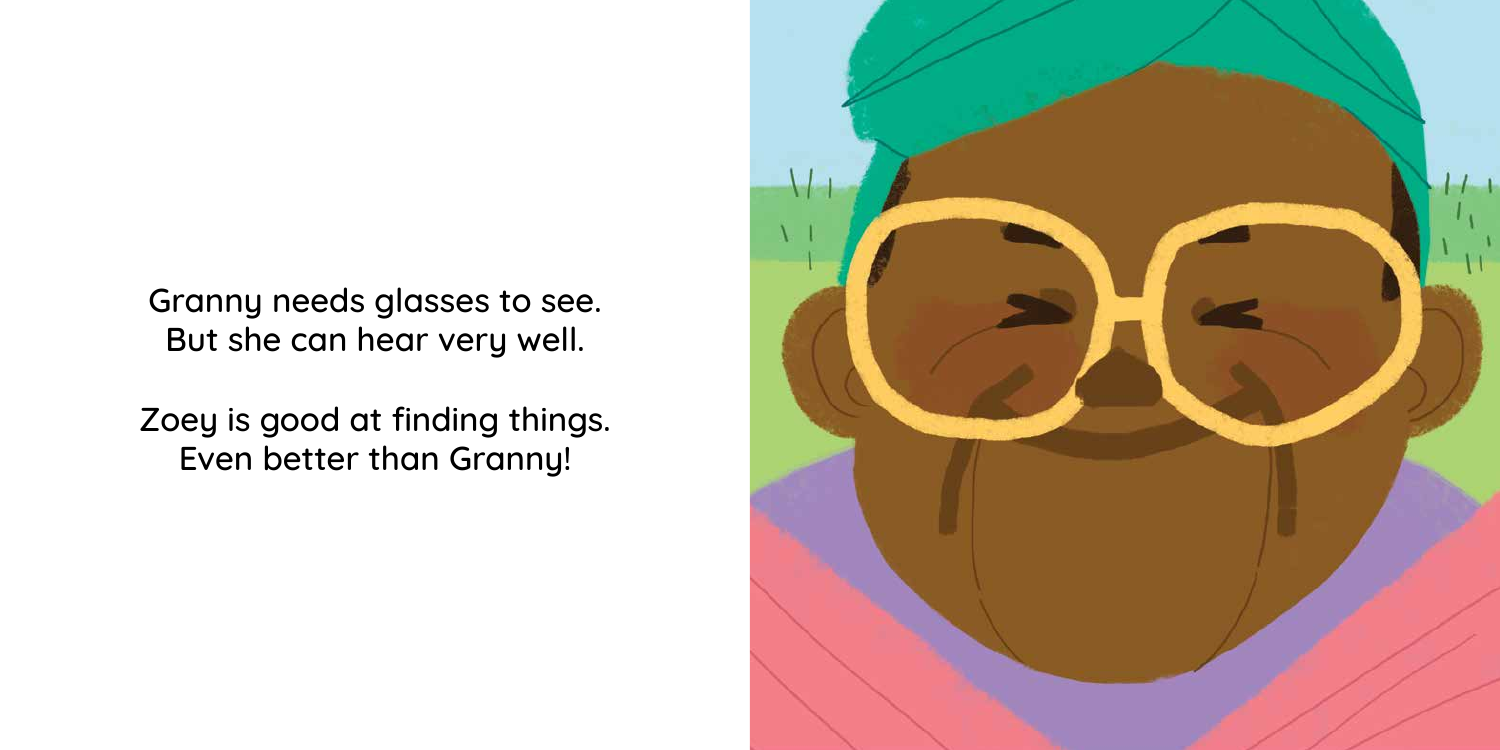#### She can find birds and bugs.

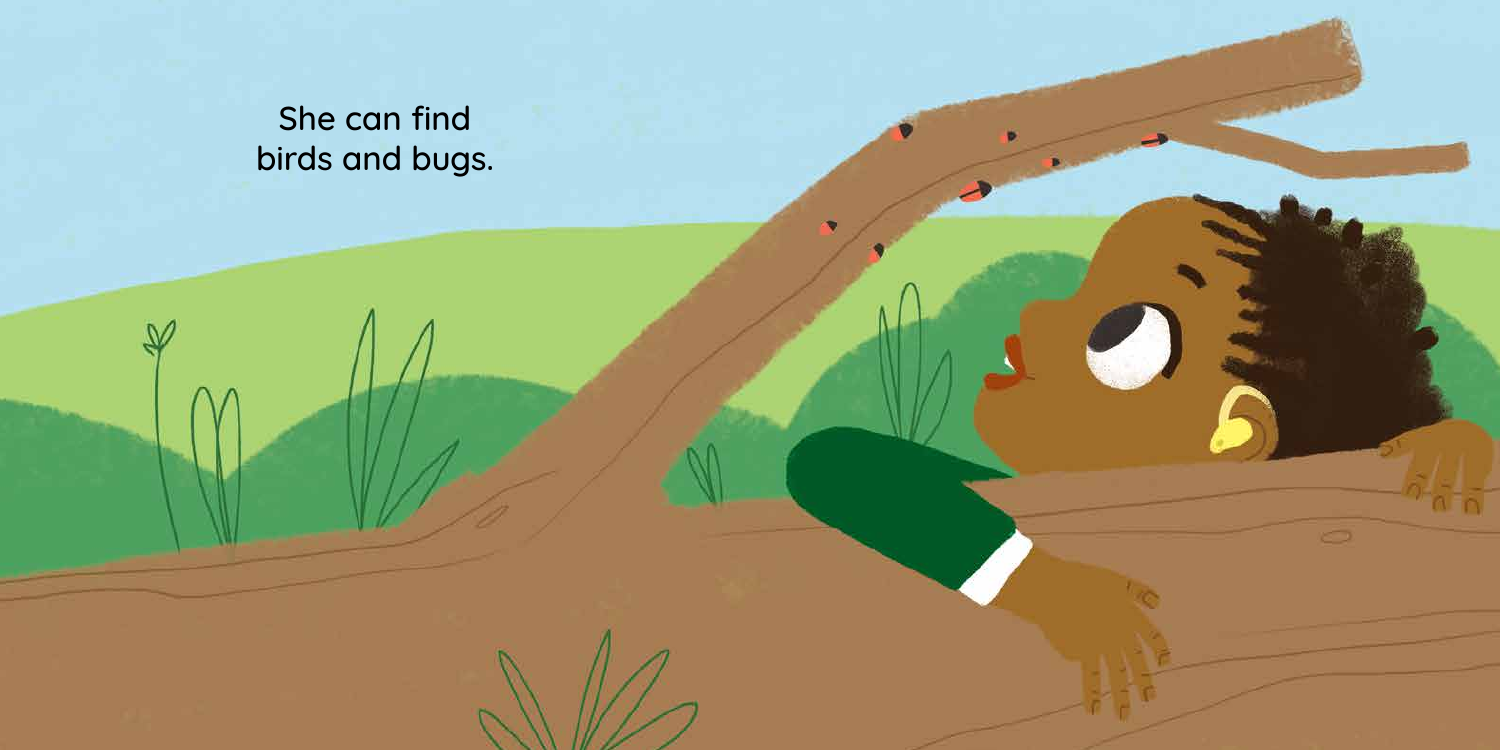She can find the prettiest flowers and the tallest trees.

 $\nu$  v

 $\mathbb Z$ 

 $\mathscr{N}$ 

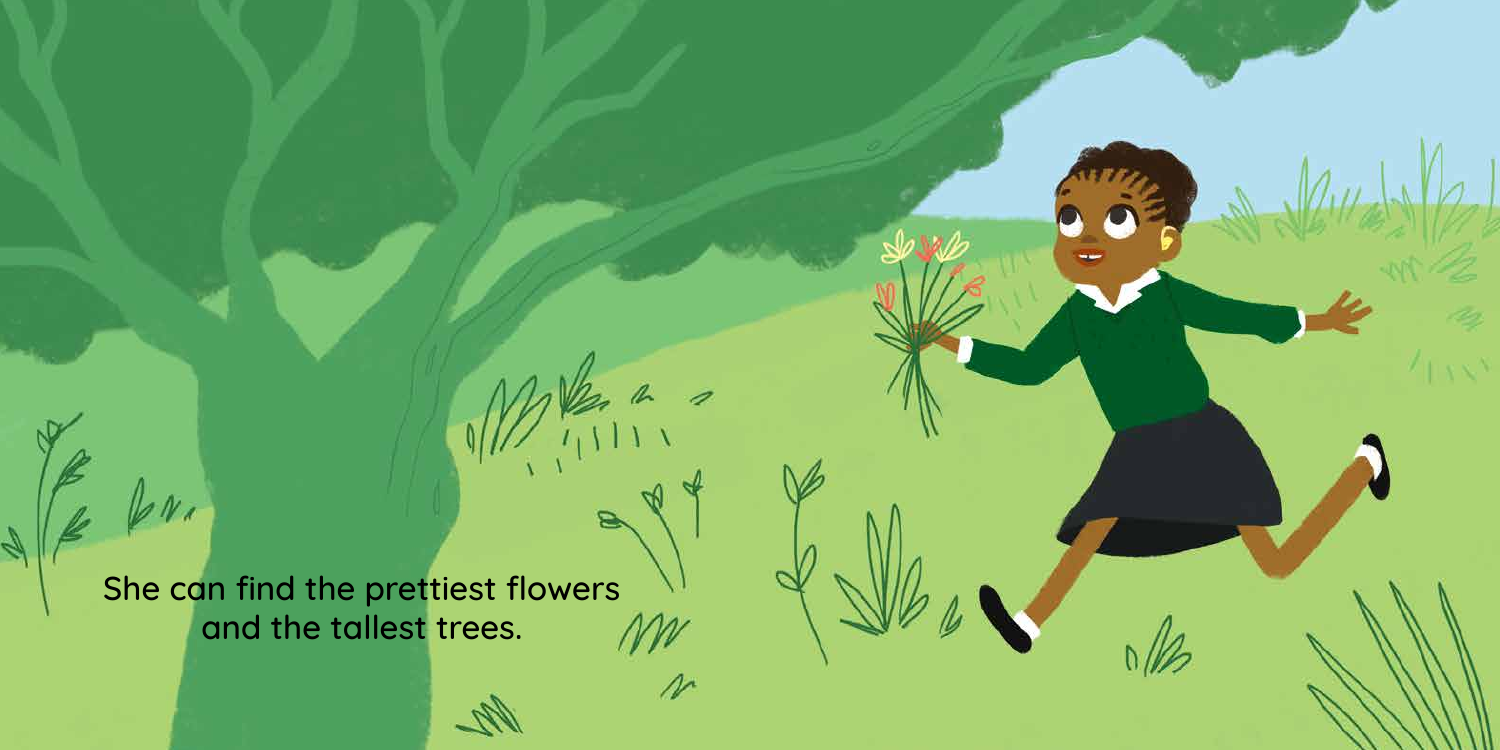And she's very good at finding Granny's secret sweets.

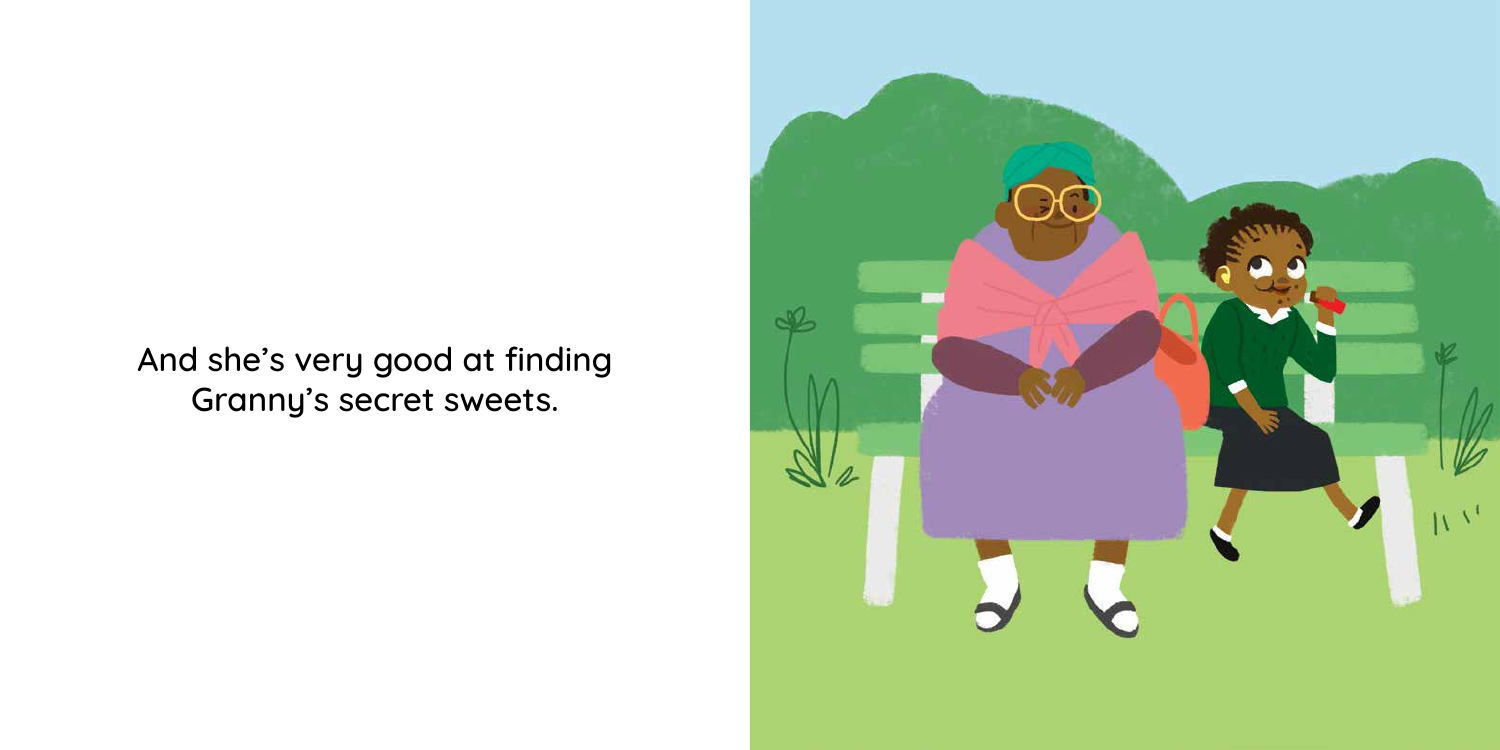"What's that noise behind the tree?" asks Granny.

"Does it sound like a bird?" asks Zoey.

"No," says Granny. "It sounds much bigger than a bird. Can you see what it is?"

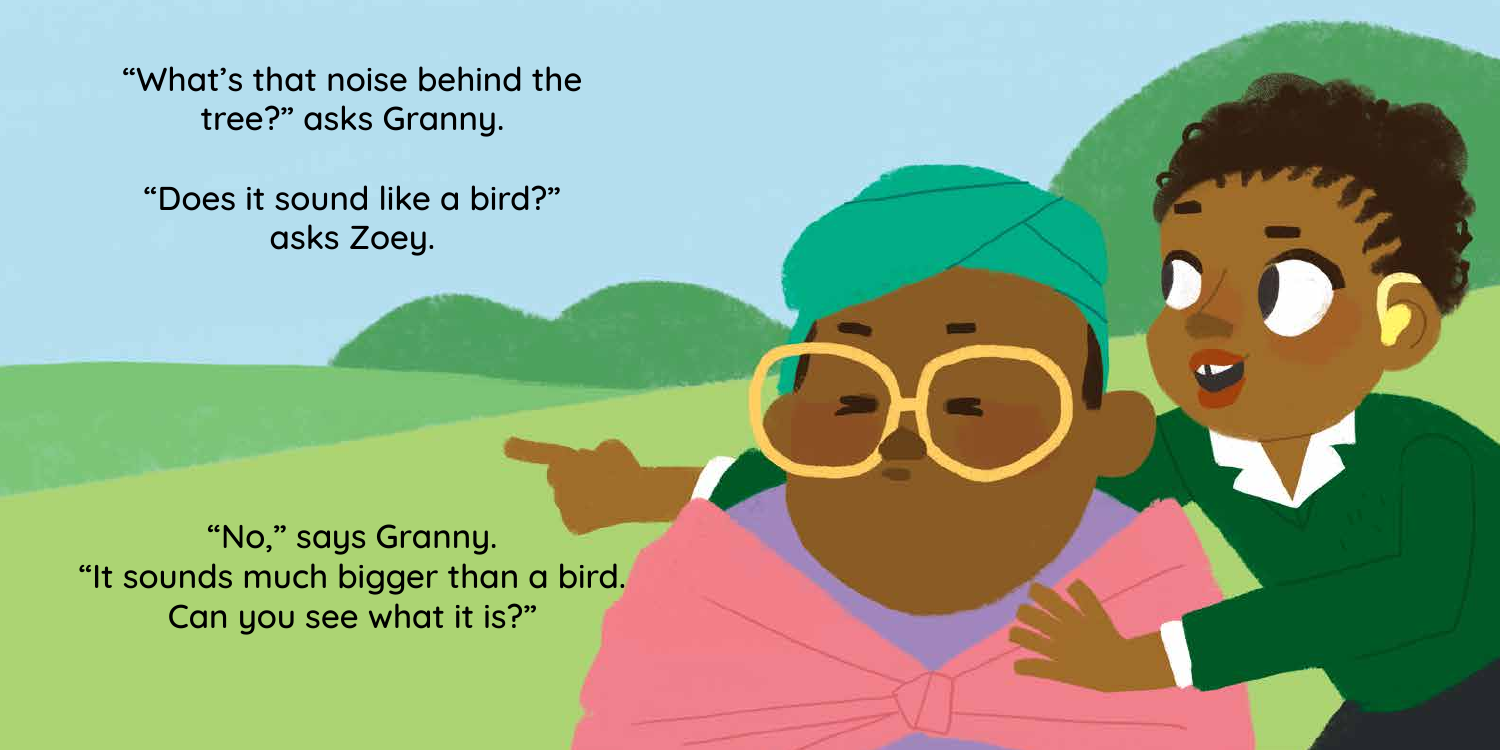

#### "It's a dog!" says Zoey.

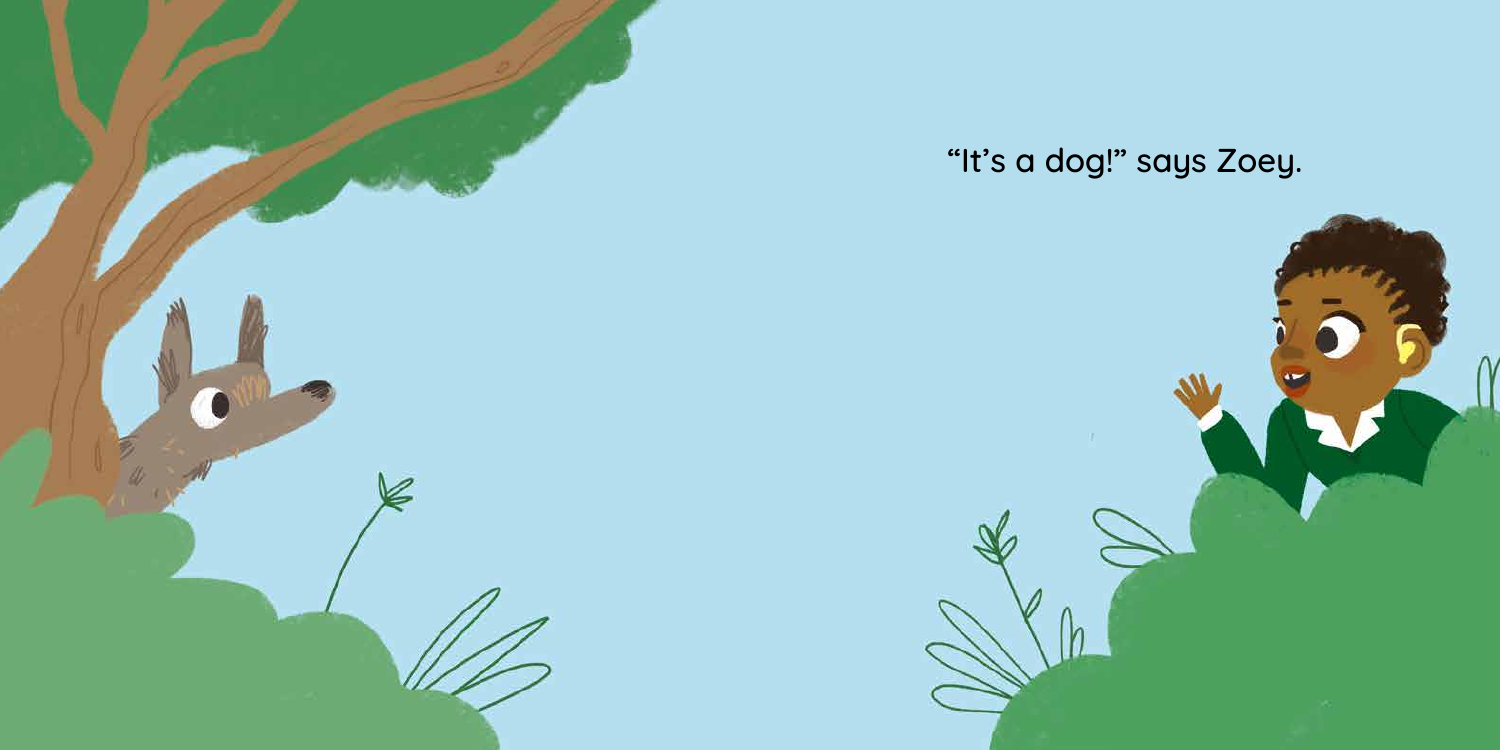

"Phew!" says Granny. "This dog is very smelly!"

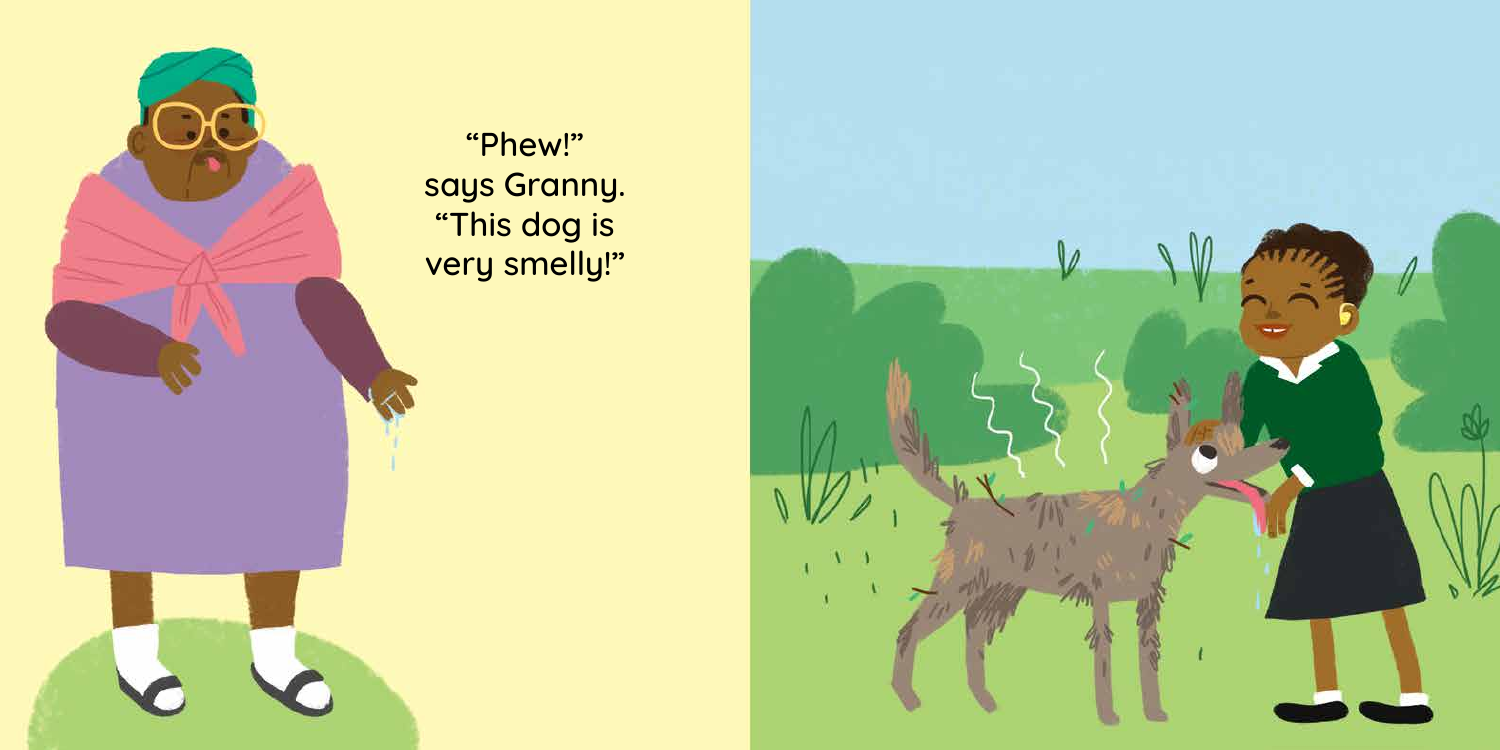The next day, Zoey comes home from school and packs her bag.

"Are you ready to go to the park?" asks Granny.





# outside!" says Zoey.

I.,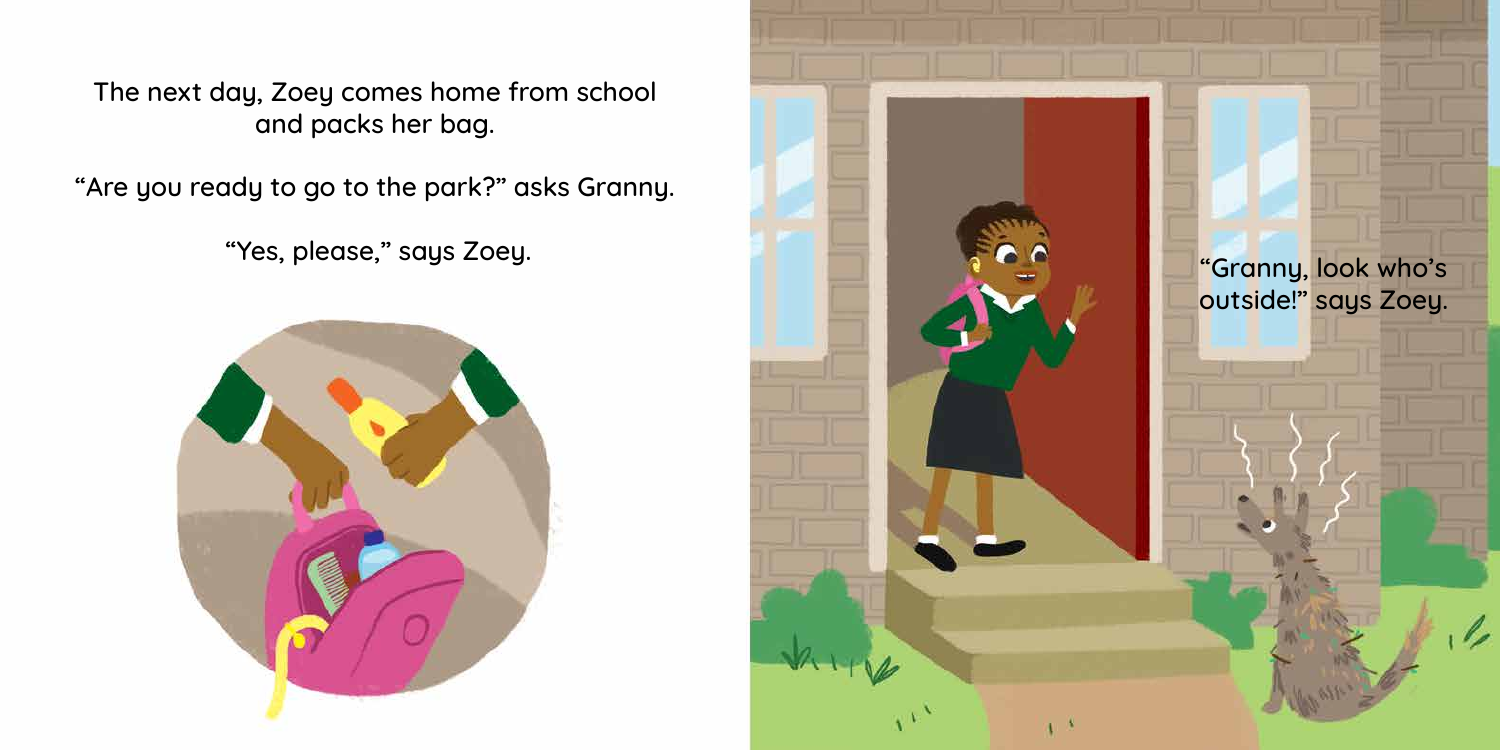"You found us!" says Zoey. "Now, let's give you a bath."

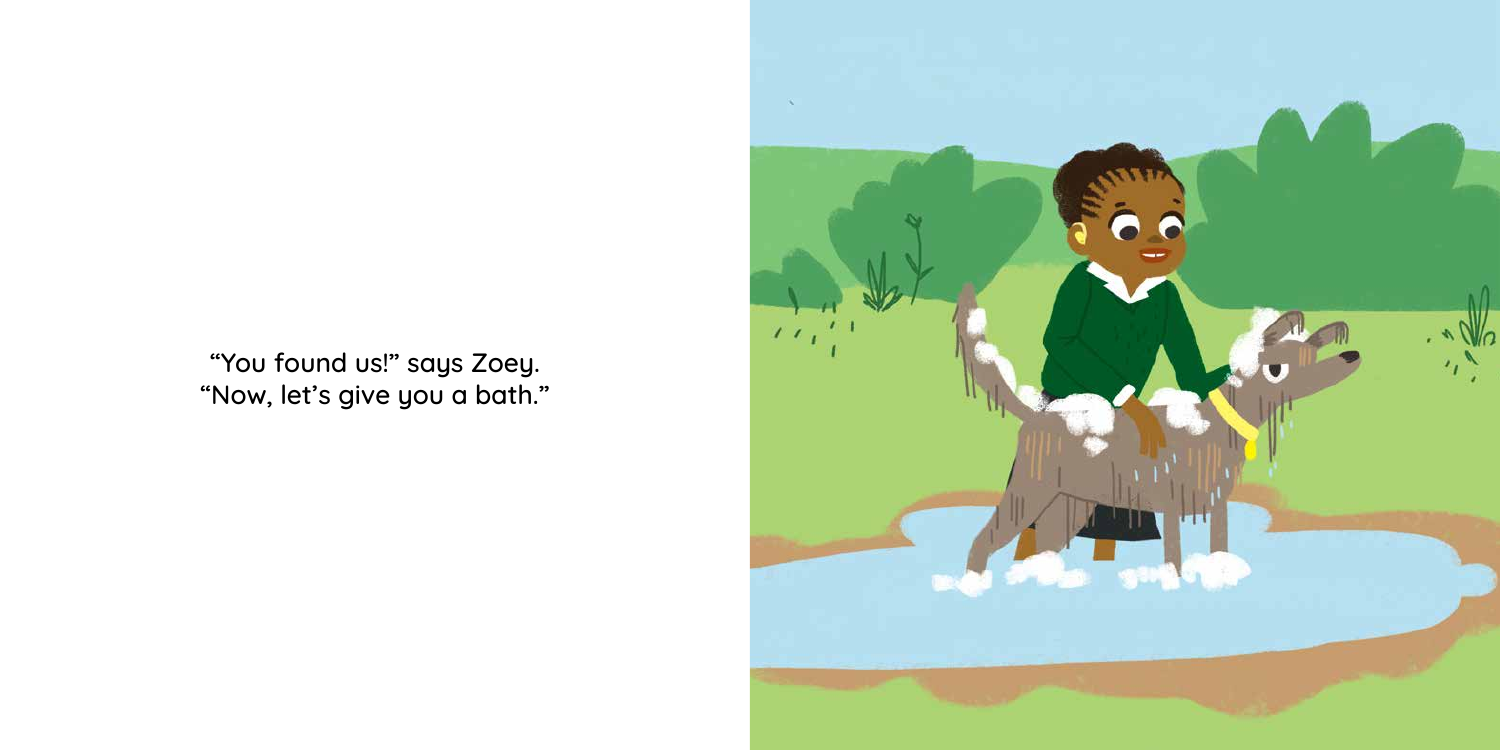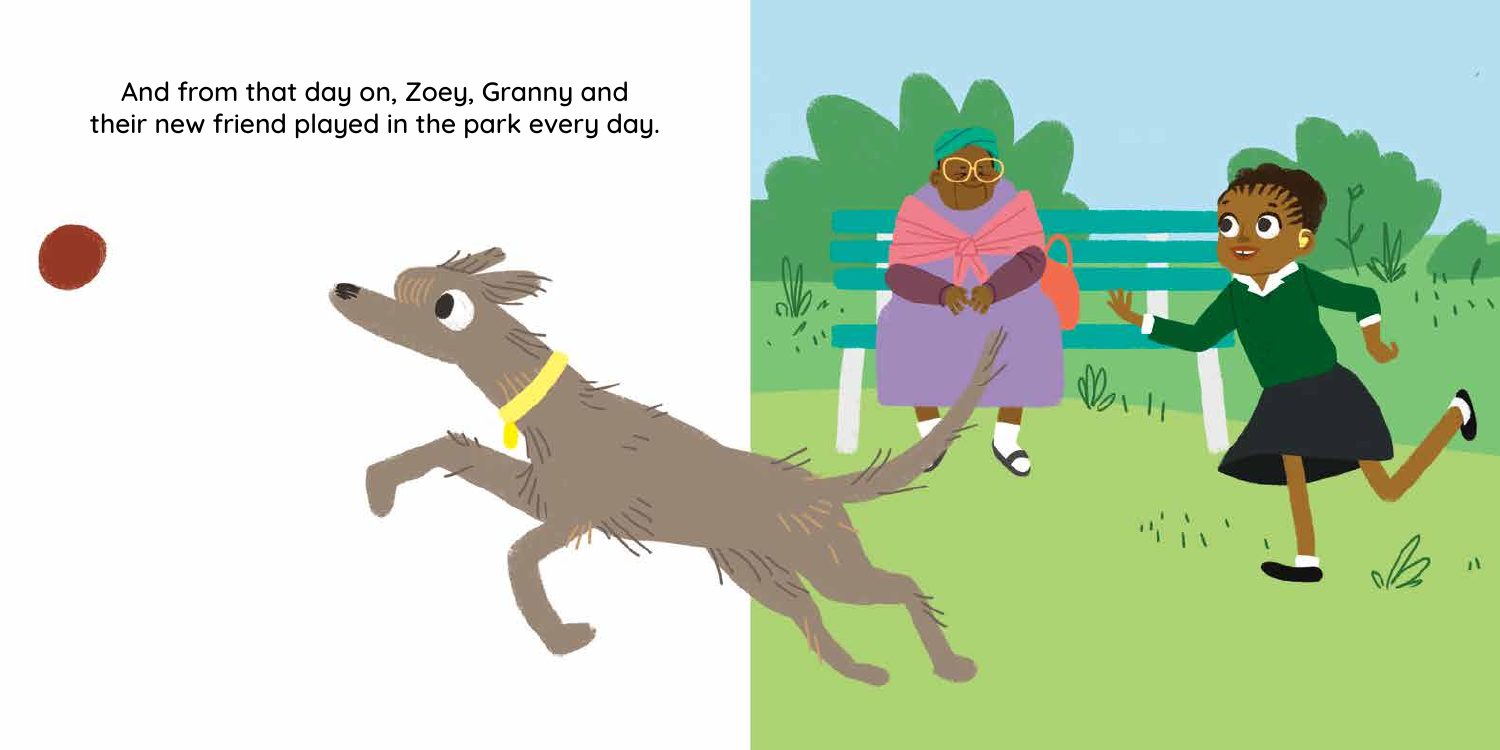